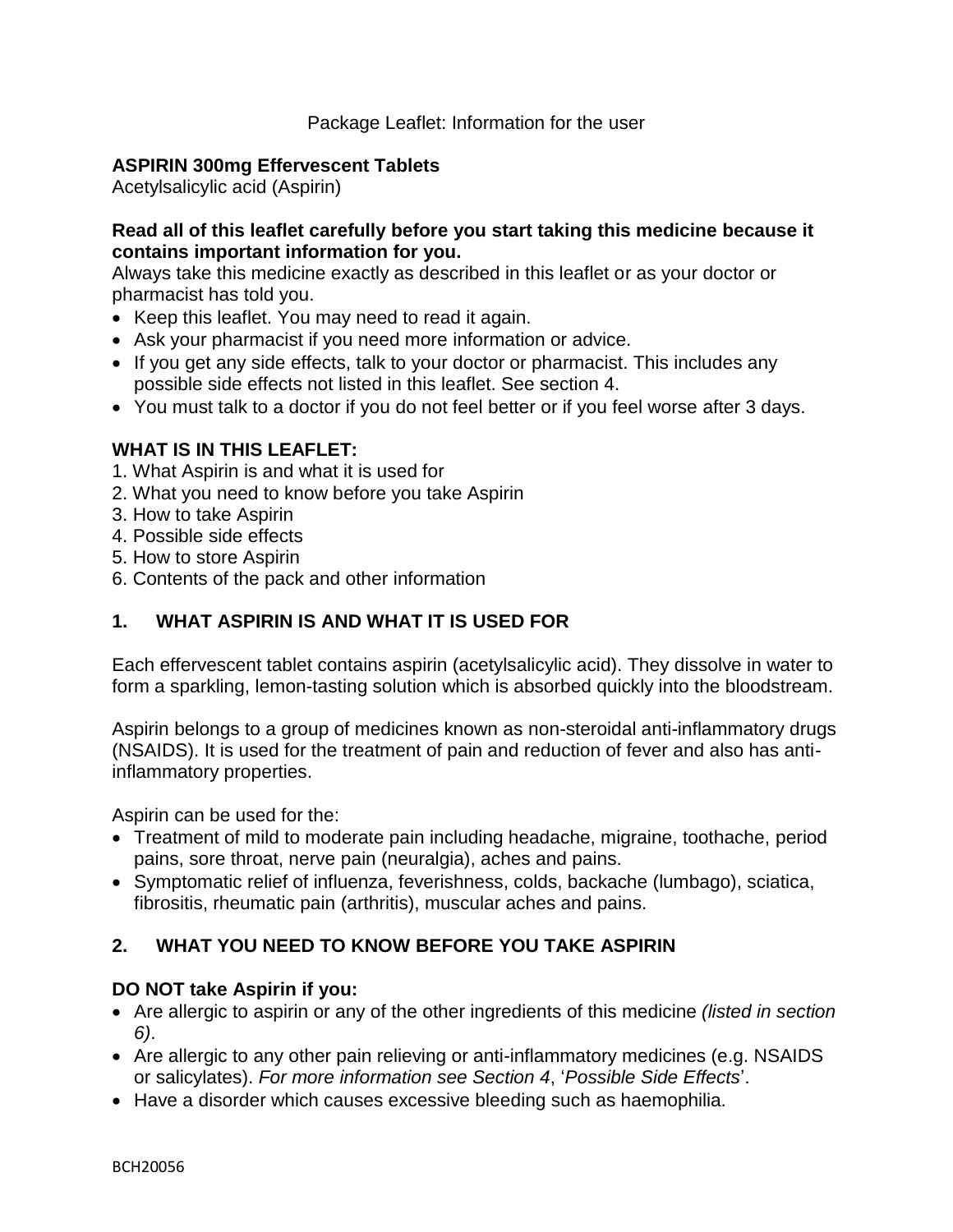- Have, or have had, a stomach or duodenal ulcer.
- Are on a high dose of methotrexate (15mg per week or more). If you are not sure, check with your doctor. Also see '*Using other medicines*'.
- Are pregnant or breast-feeding, unless advised by a doctor.
- Have severe heart, kidney or liver problems.
- Have asthma that is worsened by aspirin or any other NSAID.

#### **Warnings and precautions**

### **Talk to your doctor or pharmacist before taking Aspirin if you:**

- Suffer from tightness in the chest, asthma, nasal polyps, hayfever or allergies.
- Have low uric acid excretion, which is commonly associated with gout.
- Have a history of gastrointestinal disorders (regular stomach upsets).
- Have kidney or liver problems.
- Have problems with your circulation (kidney or heart disease)
- Have glucose-6-dehydrogenase deficiency (a hereditary condition that may result in anaemia).
- Are about to have surgery. Before the operation tell the doctor or surgeon that you are taking aspirin.
- Are elderly, as you are more likely to experience unwanted side effects.

If you are not sure whether any of the above apply to you, speak to your doctor or pharmacist before taking Aspirin.

#### **Important information about some of the ingredients:**

This medicine contains 150 mg sodium (main component of cooking/tablet salt) in each tablet. This is equivalent to 7.5% of the recommended maximum daily dietary intake of sodium for an adult.

#### **Children:**

There is a possible association between aspirin and Reye's syndrome when given to children. Reye's syndrome is a very rare disease, which can be fatal. For this reason aspirin should not be given to children under 16 years, unless on the advice of a doctor.

#### **Other medicines and Aspirin:**

Please tell your doctor or pharmacist if you are taking or have recently taken any other medicines, including medicines obtained without a prescription.

Aspirin can affect the way in which some medicines work. These medicines include:

- Medication to prevent blood clotting (e.g. warfarin, heparin, ticlopidine).
- Medication to treat heart problems or to lower blood pressure (e.g. ACE inhibitors or digoxin).
- Medication to treat gout (e.g. benzbromarone, probenecid).
- Diuretics (to treat water retention).
- Medication to treat epilepsy (e.g. sodium valproate, phenytoin).
- Medication to lower blood sugar if you are diabetic.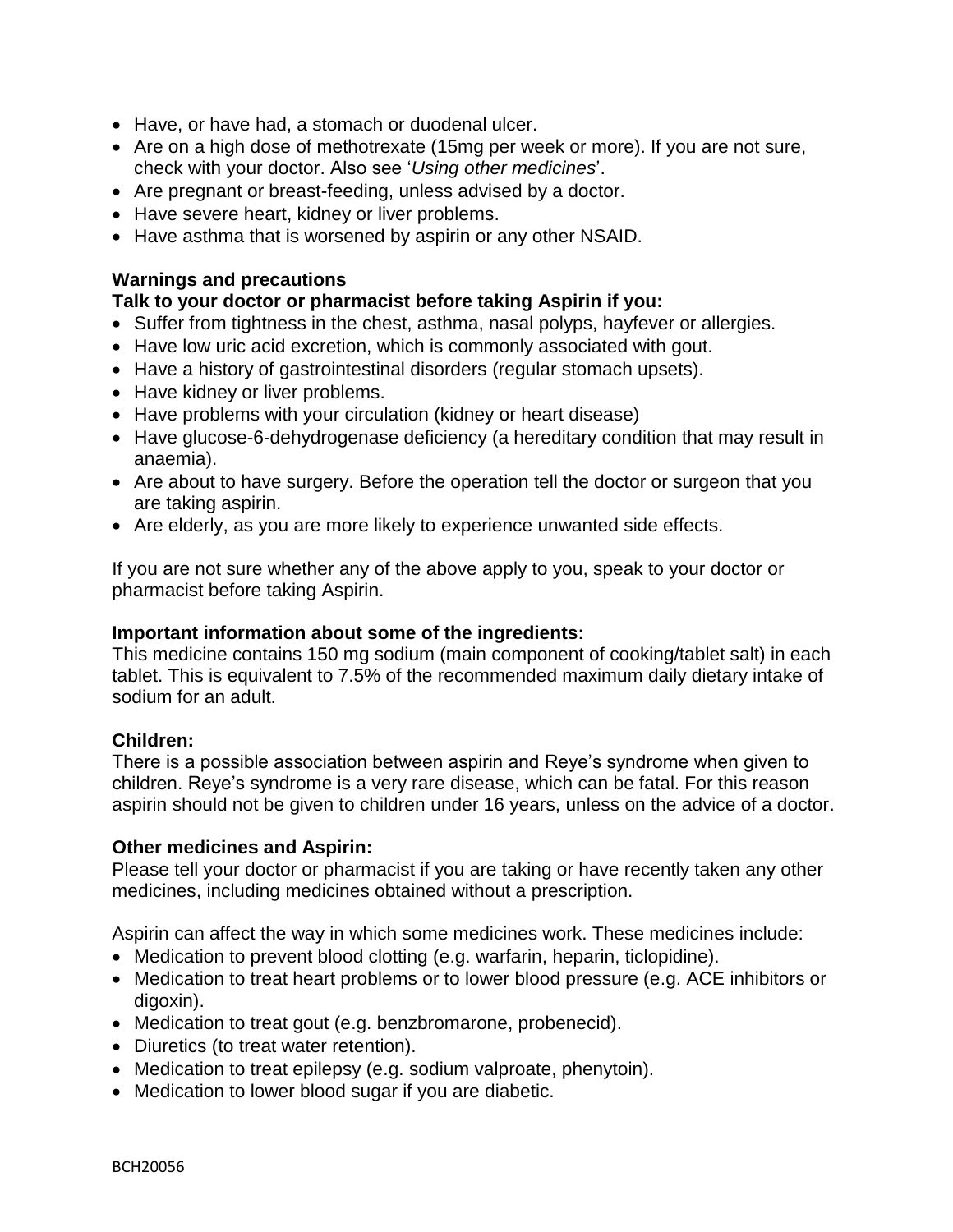- Methotrexate (to treat psoriasis, rheumatoid arthritis, Crohn's disease and some types of cancer).
- Any pain-relieving or anti-inflammatory medicines (eg ibuprofen).
- Medication containing corticosteroids.
- Selective Serotonin Re-uptake Inhibitors (SSRIs) (to treat depression).

## **Aspirin with food and drink:**

Avoid taking alcohol while taking Aspirin.

## **Pregnancy and breast-feeding:**

Do not use Aspirin if you are pregnant, breastfeeding or trying for a baby unless directed by your doctor. Aspirin can prolong labour and affect blood clotting in the mother or baby.

Taking medicines containing aspirin may make it more difficult to become pregnant. This effect is reversible once you stop taking the medicine.

Always ask your doctor or pharmacist for advice before taking any medicine.

## **3. HOW TO TAKE ASPIRIN**

Always take this medicine exactly as described in this leaflet or as your doctor or pharmacist has told you. Check with your doctor or pharmacist if you are not sure. Aspirin tablets must always be dissolved in water before use.

#### *Adults and children over 16:*

Two tablets dissolved in half a glass (100ml) of water may be taken every 4 hours as required. Drink when effervescence subsides. You should not take more than 13 tablets in 24 hours.

Not recommended in children under 16.

The tablets should preferably be taken after eating.

Make sure you follow the dosage instructions and do not take more than the stated dose.

Do not take Aspirin for more than 3 days in a row. If symptoms persist, speak to your doctor or pharmacist.

## **If you take more Aspirin than you should:**

If you think you have taken too many tablets you should go to your nearest Accident and Emergency Department or contact your doctor immediately. Take this leaflet with you and any packaging to show what you have taken.

# **4. POSSIBLE SIDE EFFECTS**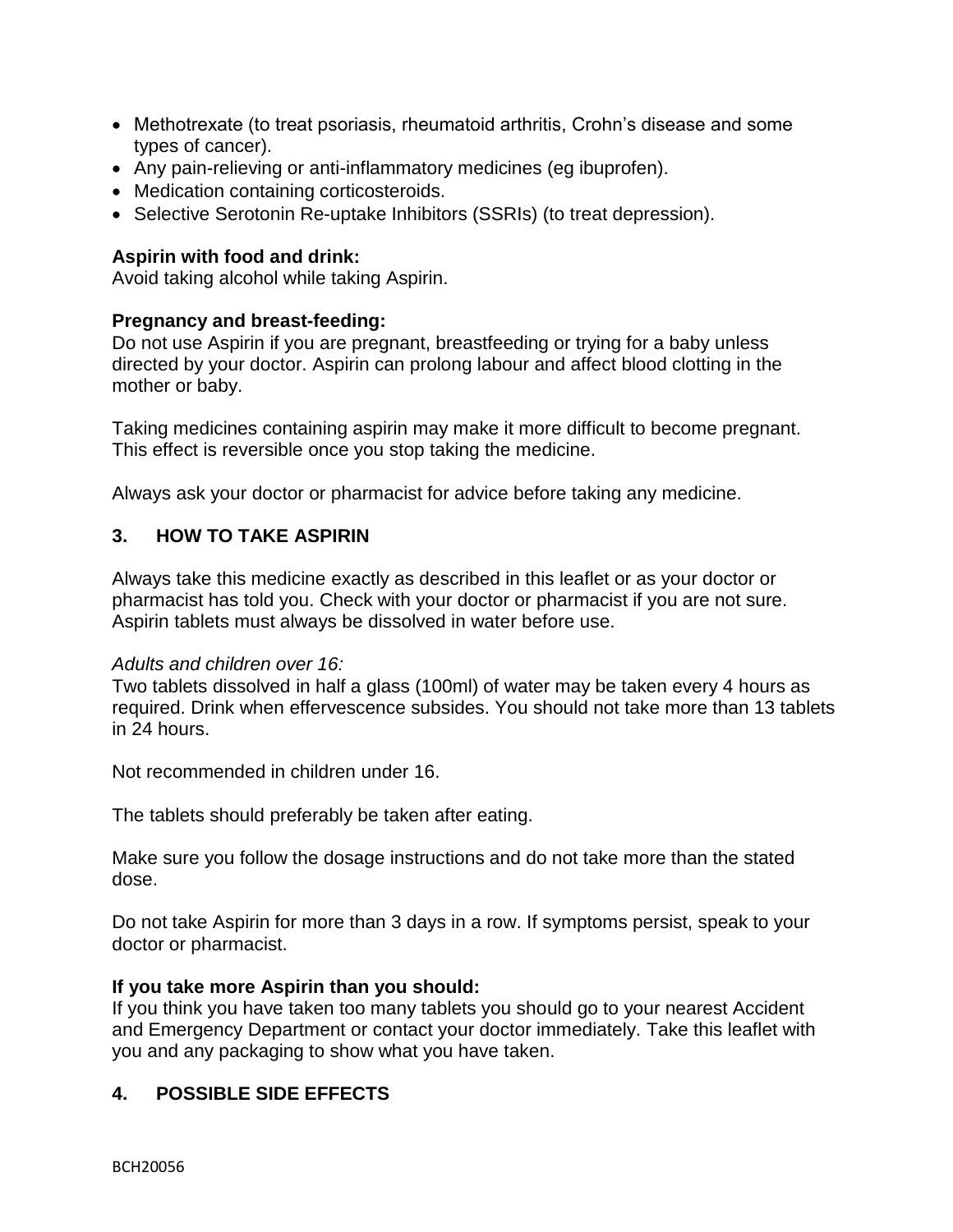Like all medicines, this medicine can cause side effects although not everybody gets them.

The product belongs to a group of medicines which may impair the fertility in women. This effect is reversible on stopping the medicine.

If you experience any of the following side effects, **stop taking** Aspirin and go to your nearest Accident and Emergency Department or doctor immediately:

- An allergic reaction. Signs of allergic reaction may include: difficulty in breathing or swallowing, swelling of the face, lips, throat or tongue, skin rashes, large or itchy wheals on the skin, attacks of sneezing, runny nose and itching eyes or water retention.
- Bleeding from the stomach or bowel, which may result in black or tarry stools.
- Nausea, vomiting, indigestion, diarrhoea or stomach pain.
- Anaemia (reduction in the number of red blood cells).
- Heart failure with shortness of breath.
- Kidney impairment or failure.
- Dizziness or ringing in the ears.
- Increased bleeding/blood thinning (if you cut or injure yourself). This may include bleeding from the urinary tract, bleeding within the brain, or bleeding from the nose or gums.
- An asthma attack if you are asthmatic and sensitive to aspirin.
- Changes in normal liver activity in blood tests (very rare).

## **Reporting of side effects**

If you get any side effects, talk to your doctor, pharmacist or nurse. This includes any possible side effects not listed in this leaflet. You can also report side effects directly via HPRA Pharmacovigilance; Website: www.hpra.ie. By reporting side effects you can help provide more information on the safety of this medicine.

# **5. HOW TO STORE ASPIRIN**

Keep this medicine out of the sight and reach of children.

Do not store above 25 °C. Store in the original package to protect from moisture.

The tablets are packaged in individual foil pouches. If the pouch is opened and the tablet is not used immediately, dispose of the tablet. If the pouch is damaged or if the tablet is powdery or discoloured, do not use the tablet.

Do not use this medicine after the expiry date which is stated on the carton and on the foil pouch. The expiry date refers to the last day of that month.